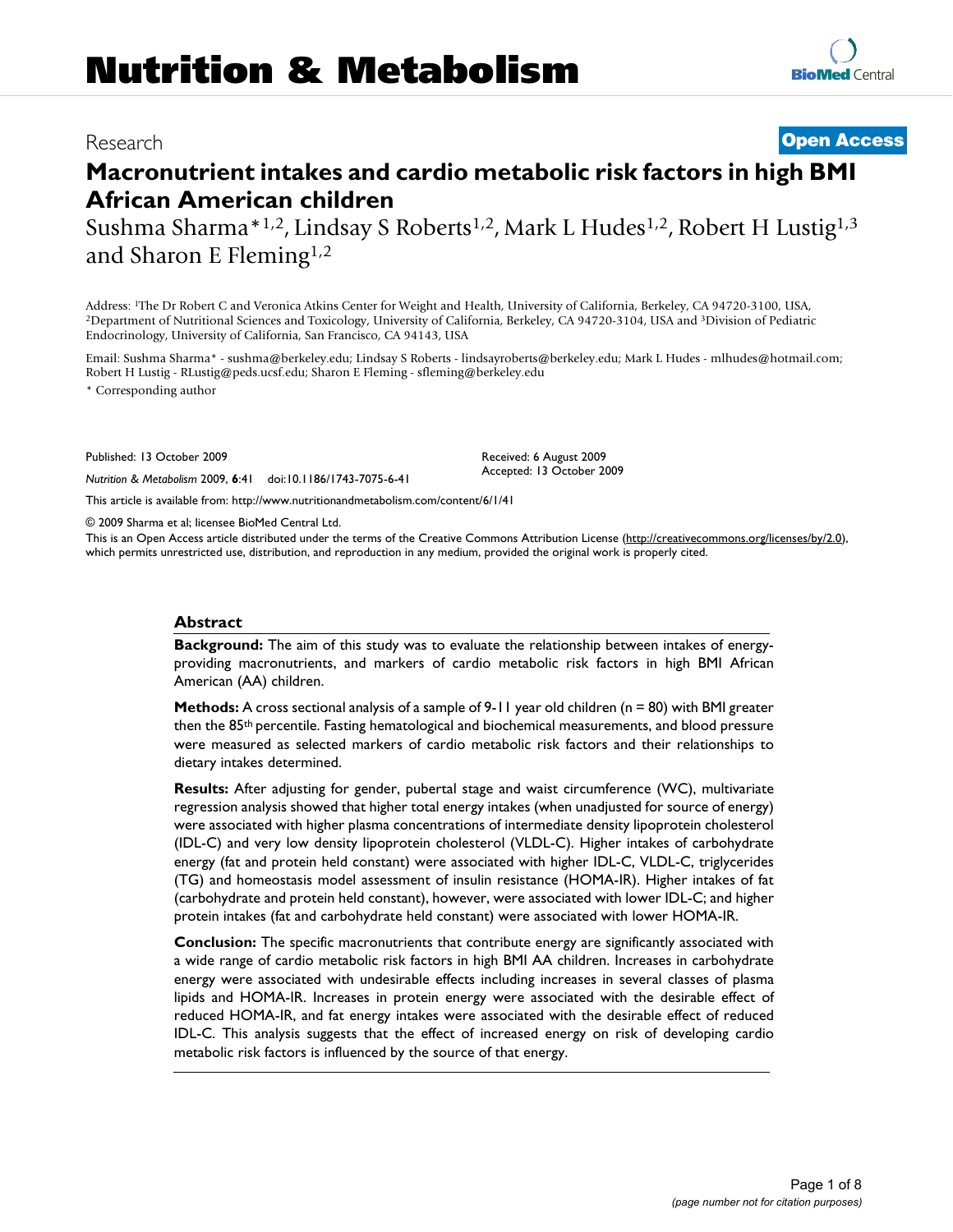# **Background**

In the past three decades, the prevalence of overweight and obesity among youth in the USA has doubled and tripled, respectively [1]. Obesity during childhood and adolescence is associated with a number of cardiovascular disease risk factors including type 2 diabetes mellitus, hypertension, and dyslipidemia. Many studies including the Muscatine Study [2,3] and the Bogalusa Heart Study [4] have convincingly shown that overweight and obesity during adolescence is a determinant of a number of CVD risk factors in adulthood. A clinical report published by the American Academy of Pediatrics also suggests that because of their high risk of developing CVD, overweight children are in need of cholesterol screening regardless of family history or other risk factors [5].

Ethnicity also plays an important role in the development of the cardio metabolic syndrome. The African American (AA) population has been shown to be at higher risk for the metabolic syndrome than whites [6] and, as the prevalence of obesity and the metabolic syndrome in AA children is on the rise [7], risk factors management should begin at an early age.

Recently, there has been growing evidence that childhood diet may have important implications for the development of obesity and chronic disease in later life. Health professionals have suggested that the dietary habits of children and adolescents need serious attention. It has been established that management of energy intakes from different macronutrients plays a more important role in the development of obesity and metabolic complications than does total energy alone. Studies examining the early natural history of heart disease have demonstrated the relationship between early dietary habits, such as high intake of energy from fat, and the subsequent development of CVD [8,9]. Replacement of dietary saturated fat with carbohydrate has been shown to increase triglycerides (TG) in adults [10]. Similarly, studies have found an association between protein intake in childhood and changes in body fatness later in life, generating a hypothesis that high levels of protein consumption in early childhood may lead to the later development of obesity [11,12]. Thus, metabolic diseases in later life may be attenuated by careful selection of which macronutrients are consumed during childhood, and the amount of each.

Efforts have been made to investigate the influence of dietary components on selected cardio metabolic risk factors in adults [13] and in children of various ethnicities [14- 16]. Most studies, however, have studied replacement effects where, by definition, intakes of at least 2 energyproviding dietary components are altered. Such an approach cannot determine which component of these components is responsible for observed effects. Thus, the main objective of this study was to determine the relationship between each dietary macronutrient independently of the other two, and cardio metabolic risk factors in high BMI AA children.

# **Methods**

## *Subjects*

Subjects included in this analysis represented a cross-sectional convenience sample of children enrolled in *Taking Action Together*, an ongoing 2-year YMCA-based intervention trial to reduce the risk of diabetes in high BMI 9-11 year old African American children from inner-city urban neighborhoods. All participants were 9-11 years old, with high BMI's above the 85th percentile, fasting glucose <120 mg/dl, free from any known metabolic diseases, and were not taking medications known to affect the study outcomes. Study participants were recruited by distributing pamphlets at local recreational sites and schools in innercity Oakland, CA. Parental informed consent were obtained for all subjects, and all protocols were approved by institutional review boards at the University of California, Berkeley and San Francisco. A complete set of data were available for a total 84 children (38 boys and 46 girls).

## *Anthropometric Measurements*

Body weight and height were measured to the nearest 0.1 kg and 0.1 cm using a digital electronic scale (BWB 800, Tanita, Japan), and a portable stadiometer, respectively. Body mass index (BMI), BMI percentiles and BMI z-scores were generated using an age and gender specific CDC calculator [http://www.cdc.gov/nccdphp/dnpa/growth](http://www.cdc.gov/nccdphp/dnpa/growthcharts/resources/sas.htm) [charts/resources/sas.htm](http://www.cdc.gov/nccdphp/dnpa/growthcharts/resources/sas.htm). For simplicity, the term "high BMI" has been used in this paper to collectively refer to children defined by an expert committees, and based on CDC growth charts [17-19], as being either "at risk of overweight". (BMI's between 85th and 95th percentil) or "Overweight/Obese" (BMI's at or above 95th percentile).

Using a plastic non-elastic measuring tape, waist circumference was measured just above the iliac crest with child the standing position. Measurements were taken twice and if agreement between repeats was greater than 0.4 cm, a third measurement was taken and the mean calculated using the closest two values [20]. Total body resistance was measured using bioelectrical impedance analysis (Model BIA-101Q; RJL systems, Detroit, MI) according to manufacturer's instructions [20], and percent body fat was computed using Horlick's equation [21]. This method and equation have been validated in AA children previously.

# *Blood Pressure (BP) Measurements*

Blood pressure measurements were taken between 0800 and 1200 hr. Children were asked to rest for a duration of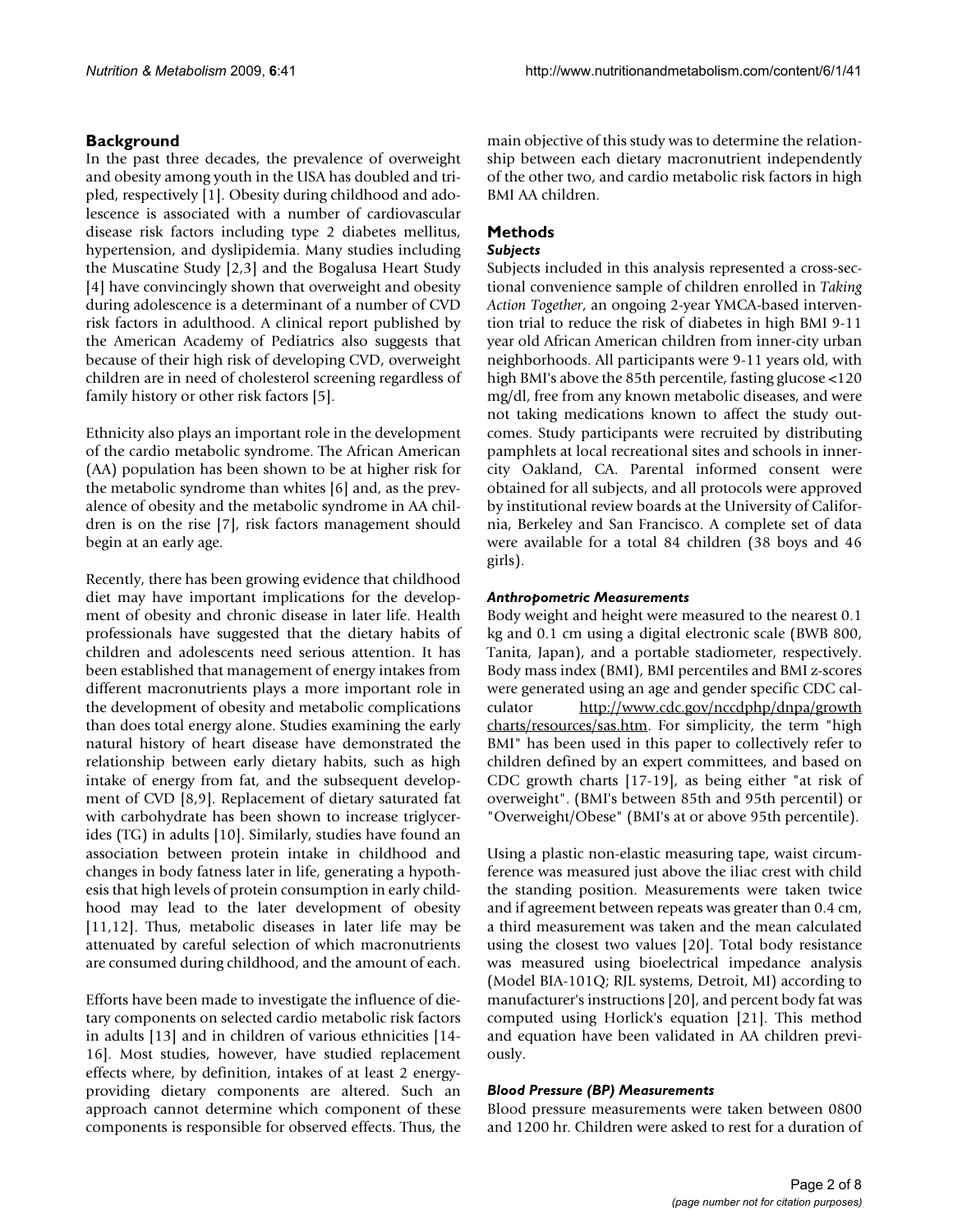15-20 minutes in a sitting position after which they were measured with a manual sphygmomanometer by highly trained individuals. Measurements were repeated until two consecutive systolic and diastolic measurements agreed within 4 and 2 mm Hg, respectively. This series of measurements was repeated twice in children, with repeats spaced at least 2 hr apart, and the second series of measurements used for analyses. Data were analyzed using both systolic and diastolic pressures, and after conversion to blood pressure percentiles (matched for age, height and gender) using regression equations developed and reported elsewhere [\[22\]](#page-7-0).

#### *Biochemical Measurements*

Subjects reported to Children's Hospital and Research Center, Oakland CA after a 12 hr overnight fasting when their blood was drawn. Plasma lipids were measured by a comprehensive lipoprotein analysis performed by a commercial lab (LabCorp). Using the vertical auto profile (VAP)-cholesterol method a modified density gradient centrifugation technique, concentrations of the cholesterol content of all lipoprotein subclasses (total cholesterol, HDL-cholesterol, LDL-cholesterol, IDL-cholesterol, VLDL-cholesterol) and triglycerides were determined on a single sample [23].

Fasting plasma glucose was determined using a hexokinase- peroxidase method (glucose HK-60 assay; Diagnostic Chemicals, Oxford, CT). Reference standards of normal and elevated glucose concentration (DC-Trol;Diagnostic Chemicals, Oxford, CT) were analysed with each assay for quality-control purposes.

Fasting serum insulin concentrations were determined using enzyme-immunoassay (Linco, St. Charles, MO). The insulin assay has <1% cross-reactivity with proinsulin. The intra-assay variation was 4.5% and inter-assay variation was 10%

Fasting glucose and insulin values were used to calculate insulin resistance [24] using the homeostasis model assessment of insulin resistance (HOMA-IR), defined as fasting glucose (mmol/l)  $\times$  insulin ( $\mu$ U/ml)/22.5.

Serum non esterified free fatty acids (NEFA) were measured using an in vitro enzymatic colorimetric assay (NEFA, Wako Diagnostics, USA) and used to calculate Fatty acid insulin sensitivity (ISI-FFA) by the formula:{2/  $(insulin \times NEFA) + 1$   $[25]$ .

Pubertal development was assessed by measurements of serum luteinizing hormones (LH) in boys and estradiol and LH in girls. Children were classified into stages 1 through 5 using literature-derived values [26-31]. The hormone concentrations included in the 5-pubertal stages

were as follows: 0-11.6, 11.61-26.2; 26.21-50.7; 50.71- 64.9 and  $>64.91$  pg/mL for E<sub>2</sub> in girls; 0-0.4, 0.41-3.4; 3.41-4.1; 4.11-5.9 and >5.91 IU/L for LH in girls; and 0- 0.7, 0.71-1.6; 1.61-2.6; 2.61-3.1 and >3.11 IU/L for LH in boys. When  $E<sub>2</sub>$  and LH hormone concentrations in girls suggested different pubertal stages, the higher stage was assigned to that girl [31].

#### *Energy intake*

Three-day food diaries were used to assess intakes of nutrients as they have been shown to be a more accurate tool for diet assessment than 24-h diet recall or food frequency questionnaire methods [32]. Before completing a 3-day food diary (2 weekdays and 1 weekend day), participating children and a parent/guardian were trained to record portion sizes, brand names, place consumed, and time of day food was consumed. Trained staff reviewed the questionnaires with the child, expanding on descriptions of foods and portion sizes when needed.

Macronutrient intakes were determined using the USDA nutrient database [33]. To do this, the foods listed on the 3-day food diaries were labeled according to the 8-digit food codes, portion sizes or weights were entered into this software, and computer programs were used to calculate the 3-day average intakes of energy and specific macronutrients. Analyses were carried out on the data set as a whole and, following the protocol for the National Health and Nutrition Examination Survey (NHANES), no quantification or exclusion for underreporting or over reporting was made. Average daily intakes of energy (kcal/day) and of the macronutrients, carbohydrates, fat and protein (g/day) were used for analyses.

#### *Statistical Analyses*

Statistical procedures were performed using SPSS for Windows version 16.0 (SPSS Inc, Chicago, IL). Statistical significance was defined to be  $p \le 0.05$ . Results with  $0.05 < p$ < 0.10 were also noted to show close associations. Differences in the anthropometric and lipoprotein profiles in boys versus girls were performed using independent t tests. Dixon's test for outliers was used to identify unusual values. When identified, all data for that participant were excluded from further analyses. Using Dixon's test, data for 4 children were excluded. Data for the variables of interest were not significantly skewed. Correlations were used to evaluate bivariate associations among dependent and independent variables including intakes of total energy, fat, carbohydrate and protein, and biochemical and blood pressure variables of interest. As associations between these variables were similar for Pearsons and Spearmans correlations, values are reported only for Pearsons correlations, and parametric tests were used in subsequent analyses. Multiple linear regression analyses were used to assess the relationship of total energy intake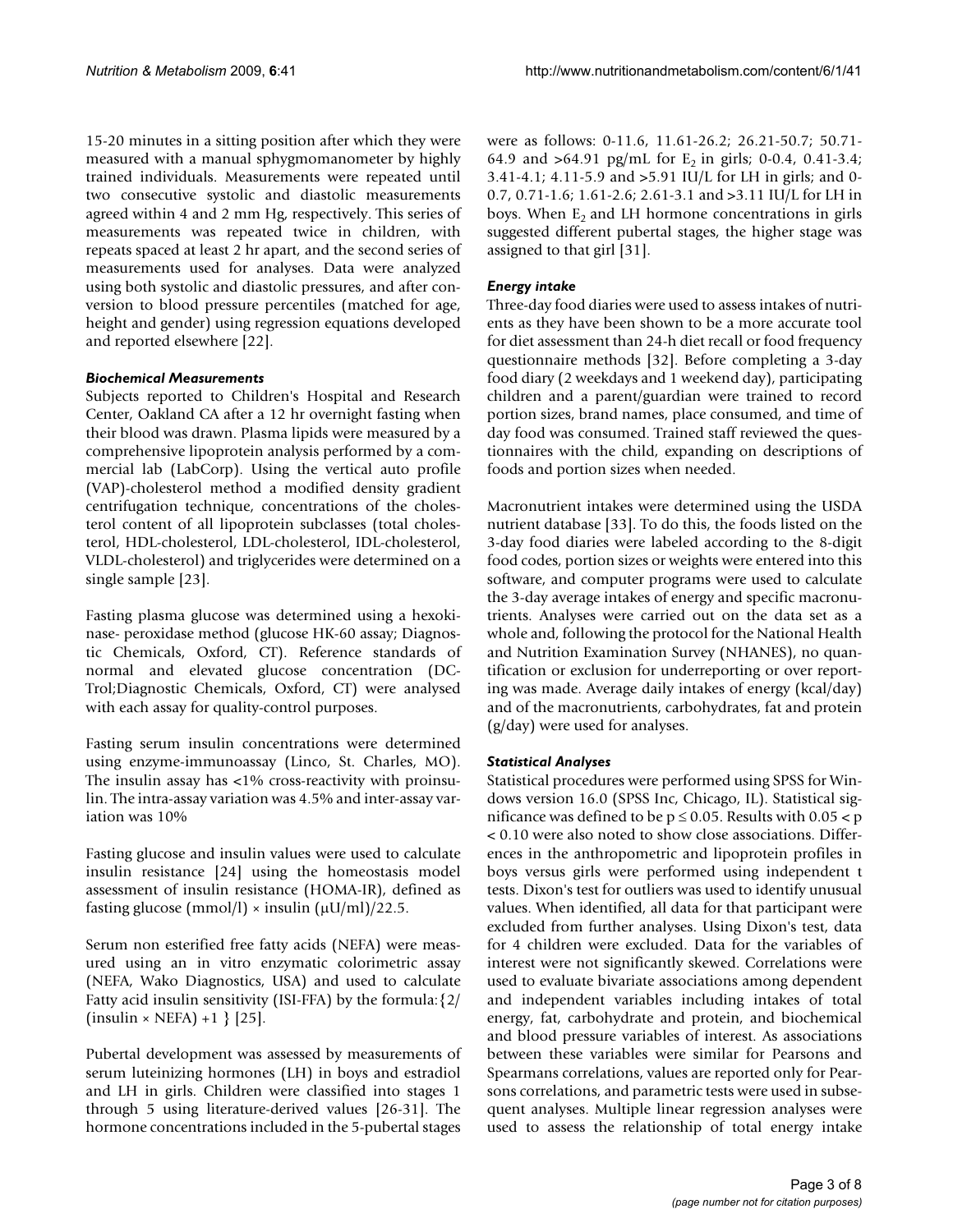(unadjusted for source of energy), or, individually, of fat, carbohydrate and protein to TC, VLDL-C, IDL-C, LDL-C, HDL-C, TG, HOMA-IR, NEFA, ISI-FFA, sBPz and dBPz after adjusting for gender, pubertal stage and waist circumference of the participating child. Child age was not included as a covariate since it was not significantly correlated with dependent or independent variables.

As might be expected BMIz and WC were highly correlated  $(r = 0.87, p < 0.001)$ . In addition, WC and BMI were both associated with markers of cardio metabolic risk factors including TG (BMIz  $r = 0.34$ ; WC  $r = 0.30$ ), HDL-C (BMIz  $r = -0.40$ ; WC  $r = -0.46$ ), HOMA-IR (BMIz  $r = 0.60$ ; WC  $r =$ 0.57), ISI-FFA (BMIz r = -0.57; WC r = -0.55), sBPz (BMIz  $r = 0.25$ ; WC  $r = 0.28$ ) dBPz (BMIz  $r = 0.23$ ; WC  $r = 0.87$ ). Because WC is included in the National Cholesterol Education Program (NCEP) ATP III recommendations [34], WC was chosen for results presentation and discussion.

## **Results**

Girls enrolled in this study were sexually more mature than boys and had significantly higher body weight, body fat %, BMI-z scores, WC, TG, insulin, HOMA-IR and NEFA than boys (Table 1). Boys had significantly higher ISI-FFA than girls. Intakes of energy and macronutrients did not differ significantly by gender.

Pearson correlations were used to evaluate the inter-relationship between selected cardio metabolic risk factors. Although the lipoprotein cholesterol subclasses tended to be inter-related, HDL-C was not significantly associated with LDL-C and IDL-C; and TG was not significantly associated with TC. LDL-C was significantly associated with IDL-C ( $r = 0.61$ ,  $p < 0.001$ ) and VLDL-C ( $r = 0.32$ ,  $p <$ 0.01). TC was significantly associated with all lipoprotein cholesterol subclasses i.e. HDL-C ( $r = 0.41$ ,  $p < 0.001$ ), LDL-C ( $r = 0.94$ ,  $p < 0.001$ ), IDL-C ( $r = 0.60$ ,  $p < 0.001$ ) and VLDL-C ( $r = 0.29$ ,  $p < 0.01$ ). As expected, TG was highly associated with VLDL-C ( $r = 0.88$ ,  $p < 0.001$ ) and IDL-C ( $r = 0.64$ ,  $p < 0.001$ ). HOMA-IR and ISI-FFA were highly and negatively associated ( $r = -072$ ,  $p < 0.001$ ). HOMA-IR was also associated with HDL-C ( $r = -0.33$ ,  $p <$ 0.001), VLDL-C ( $r = 0.29$ ,  $p < 0.01$ ) and TG levels ( $r =$ 0.48, p < 0.001) whereas ISI-FFA was significantly associated with HDL-C ( $r = 0.43$ ,  $p < 0.001$ ) and TG ( $r = -0.44$ ,  $p < 0.001$ ). sBPz was associated with VLDL-C ( $r = 0.23$ ,  $p$ )  $(0.05)$  and dBPz (r = 0.37, p < 0.001). dBPz was significantly associated with LDL-C ( $r = 0.24$ ,  $p < 0.05$ ), IDL-C ( $r = 0.24$  $= 0.31$ , p < 0.05), VLDL-C (r = 0.39, p < 0.01), TG (r =  $0.31, p < 0.01$ ).

Also, using bivariate analysis, total energy intake was significantly correlated with IDL-C ( $r = 0.22$ ,  $p < 0.05$ ), and VLDL-C ( $r = 0.22$ ,  $p < 0.05$ ) and sBP ( $r = 0.23$ ,  $p < 0.05$ ). Carbohydrate intake was positively associated with TG (r  $= 0.27$ , p < 0.05), VLDL-C (r = 0.30, p < 0.01) and IDL-C  $(r = 0.34, p < 0.01)$ . Protein and Fat intake were associated by sBP ( $r = 0.22$ ,  $p < 0.05$  for both).

Using regression analysis, total energy intakes, without adjustment for the source of the energy, were significantly and positively associated with IDL-C ( $p < 0.05$ ) and VLDL-C ( $p < 0.05$ ) after accounting for child's gender, pubertal stage and WC (Model 1, Table 2).

In a second regression model (Model 2, Table 2), carbohydrate intakes, with fat and protein intakes held constant, were significantly and positively associated with IDL-C ( $p < 0.01$ ), VLDL-C ( $p < 0.01$ ), TG ( $p < 0.01$ ) and HOMA-IR ( $p < 0.05$ ); and closely but negatively associated with ISI-FFA ( $0.05 < p < 0.10$ ). Fat intakes, with carbohydrate and protein intakes held constant, were found to be significantly and negatively associated with IDL-C (p < 0.05). Protein intakes, with fat and carbohydrate held constant, was negatively associated with HOMA-IR ( $p <$ 0.05).

Figure 1 summarizes the association between macronutrients and selected cardio metabolic risk factors. Increases in energy from carbohydrate were associated with the undesirable effect of increased HOMA-IR, TG, VLDL-C and IDL-C. Increases in protein energy were associated with the desirable effect of reduced HOMA-IR; and increase in fat energy was associated with the desirable effect of reduced IDL-C. The significance of results from multivariate regression analyses were unchanged regardless of whether BMIz or WC was included in the models (data with BMIz not presented). Additionally, the significance of results were unchanged regardless of whether child gender or pubertal stages were included in the models (data without gender and pubertal stage not presented).

#### **Discussion**

Our main outcomes highlight the association between intakes of energy from each of the three classes of macronutrient and important cardio metabolic risk factors in high BMI, AA children. Although the risk for type2 diabetes is known to be higher for AA than white children [35], few data on the influence of specific macronutrients on risks for this condition in AA children are available. We (20) and others [36,37] have previously reported that obesity in AA children predisposes them to insulin resistance early in life. In the present analyses, WC and BMI zscores both showed positive associations with TG, HOMA-IR, sBPz, dBPz and negative association with HDL-C and ISI-FFA. This is also consistent with previous studies reporting that overweight status and obesity are important risk factors CVD [3,4,6,7]. WC, used in these analyses, is a better assessment of visceral adiposity than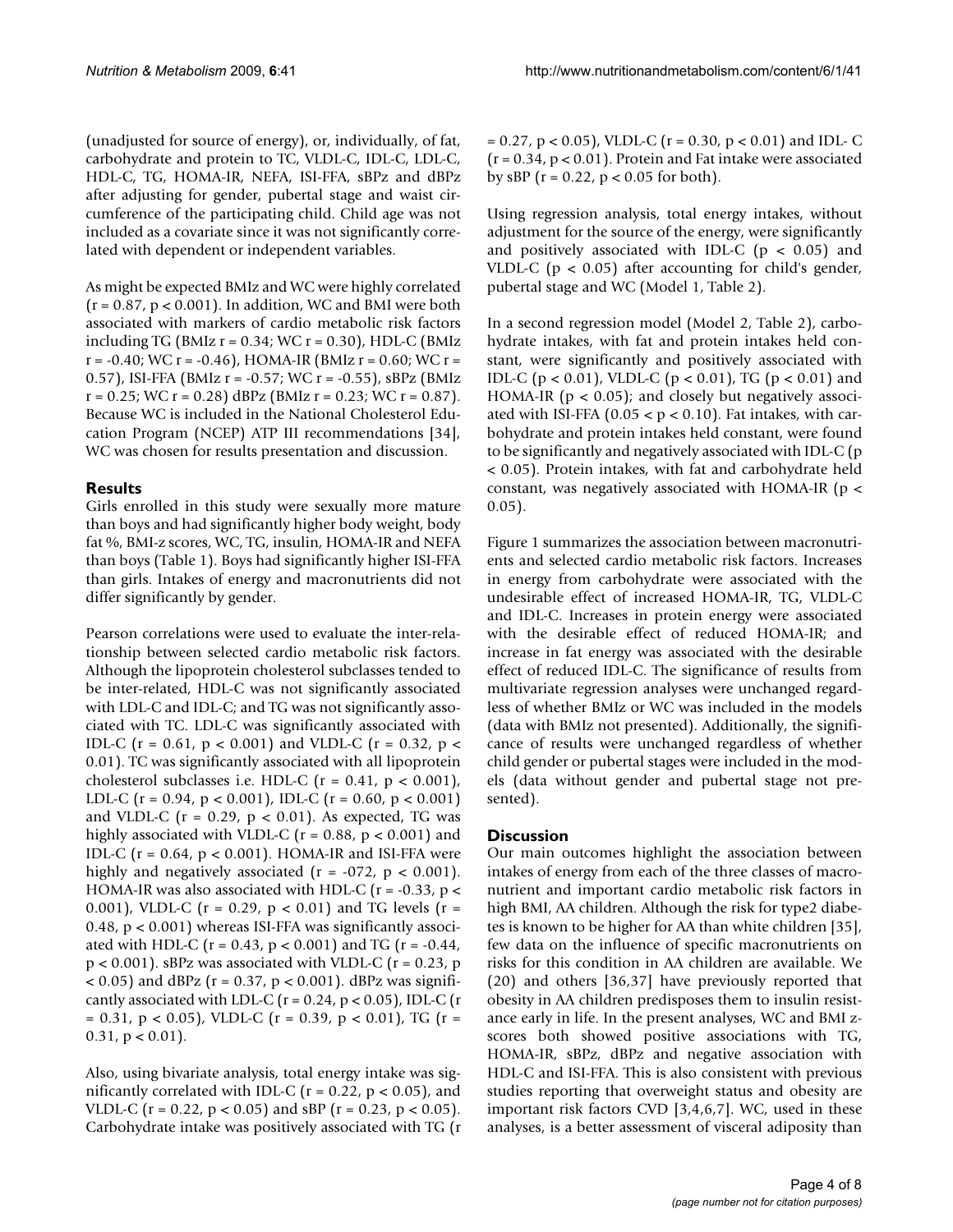|                               | Boys $(n = 36)$  | Girls ( $n = 44$ ) | <b><i>b</i>-value</b> <sup>a</sup> |
|-------------------------------|------------------|--------------------|------------------------------------|
|                               |                  |                    |                                    |
| <b>Anthropometrics</b>        |                  |                    |                                    |
| Age (years)                   | 10.72(1.06)      | 10.53(1.12)        | ns                                 |
| Pubertal stage (1-5)          | 2.24(1.52)       | 3.42(1.21)         | 0.001                              |
| Height (m)                    | 1.48(0.09)       | 1.50(0.08)         | ns                                 |
| Weight (kg)                   | 57.62(18.11)     | 66.34 (14.23)      | 0.010                              |
| Body fat (%)                  | 32.34 (9.02)     | 40.63 (7.70)       | < 0.001                            |
| <b>BMI-z score</b>            | 1.82(0.51)       | 2.13(0.46)         | 0.005                              |
| $WC$ (cm)                     | 83.62 (15.51)    | 90.73 (12.63)      | 0.020                              |
| <b>Biochemical parameters</b> |                  |                    |                                    |
| TC (mmol/l)                   | 4.23(0.14)       | 4.43(0.15)         | ns                                 |
| HDL-C (mmol/l)                | 1.48(0.03)       | 1.38(0.12)         | ns                                 |
| LDL-C (mmol/l)                | 2.34(0.21)       | 2.62(0.33)         | ns                                 |
| IDL-C (mmol/l)                | 0.21(0.08)       | 0.24(0.21)         | ns                                 |
| VLDL-C (mmol/l)               | 0.39(0.03)       | 0.41(0.01)         | ns                                 |
| TG (mmol/l)                   | 0.68(0.16)       | 0.83(0.23)         | 0.020                              |
| Insulin $(\mu U/m)$           | 8.01(4.91)       | 13.06 (5.08)       | 0.001                              |
| <b>HOMA-IR</b>                | 1.71(1.12)       | 3.20(2.79)         | 0.001                              |
| NFFA (mEq/L)                  | 25.72 (5.22)     | 28.93 (4.54)       | 0.005                              |
| <b>ISI-FFA</b>                | 0.41(0.21)       | 0.21(0.14)         | < 0.001                            |
| <b>Blood Pressure</b>         |                  |                    |                                    |
| sBP (mm Hg)                   | 105.94 (8.90)    | 104.32 (7.22)      | ns                                 |
| dBP (mm Hg)                   | 61.73(8.67)      | 62.25 (7.07)       | ns                                 |
| sBP-z score                   | 0.03(0.74)       | $-0.13(0.75)$      | ns                                 |
| dBP-z score                   | $-0.06(0.71)$    | $-0.03(0.67)$      | ns                                 |
| <b>Dietary variables</b>      |                  |                    |                                    |
| Total energy (kcal/day)       | 1805.03 (534.42) | 1743.95 (593.91)   | ns                                 |
| Carbohydrate (g/day)          | 210.41 (64.62)   | 222.74 (77.50)     | ns                                 |
| Fat $(g/day)$                 | 77.94 (27.72)    | 69.24 (29.75)      | ns                                 |
| Protein (g/day)               | 68.84 (22.01)    | 62.85 (21.92)      | ns                                 |

**Table 1: Characteristics of participating African-American Boys and Girls**

<sup>a</sup>*p* values calculated from two-sample *t*-tests

ns, non significant; WC, waist circumference; TC, total cholesterol; HDL-C, HDL cholesterol; LDL-C, LDL cholesterol; IDL-C, IDL cholesterol; VLDL-C, VLDL cholesterol; TG, triglycerides; HOMA-IR, homeostasis model assessment of insulin resistance; NEFA, Non-esterified fatty acids; ISI-FFA, fatty acid insulin sensitivity; sBP, systolic blood pressure; dBP, diastolic blood pressure.

BMI or skin-fold measurements [38], and is one of the criteria used to study cardio metabolic risk [39].

In Model 1 (Table 2), increases in energy intakes (regardless of source) were associated with increased VLDL-C and IDL-C but not significantly with any of the other cardio metabolic risk factors evaluated in this study. A larger sample size would be needed to determine whether the close association  $(0.05 < p < 0.10)$  with sPBz would then be significant or not. Evaluating the influence of the type of macronutrient contributing in the increased energy, however, provides additional insight. To do this, all 3 macronutrients were entered simultaneously into a second regression model, allowing the influence of one to be evaluated with levels of the other two held constant. This approach differs from approaches often used by others to evaluate the relationship of macronutrients to cardio metabolic risk factors [10,15].

In Model 2, with fat and protein intakes fixed, increased intakes of energy from carbohydrate were associated with undesirable increases in circulating levels of IDL-C, VLDL-C, TG and hepatic insulin resistance (HOMA-IR). Carbohydrate also showed a close negative association (0.05 < p < 0.10) with adipose tissue insulin sensitivity (ISI-FFA). It is likely that increased carbohydrate energy intake affects the adipocyte by suppressing the efficiency with which insulin exerts its inhibitory effect on TG hydrolysis, allowing NEFA release from endogenous TG. Accumulation of NEFA in plasma indicates energy-replete peripheral cells, promoting hepatic incorporation of these fatty acids, along with newly synthesized NEFA, into TG which will be packaged into VLDL and metabolized to IDL. Unfavorable relationships between higher carbohydrate and TG [10,13,40] and the prevalence of atherogenic dyslipidemia [41,42] have been observed by others also. Independently of TG, however, high NEFA levels are known to be strongly associated with multiple indices of metabolic dysfunction including metabolic syndrome and cardio-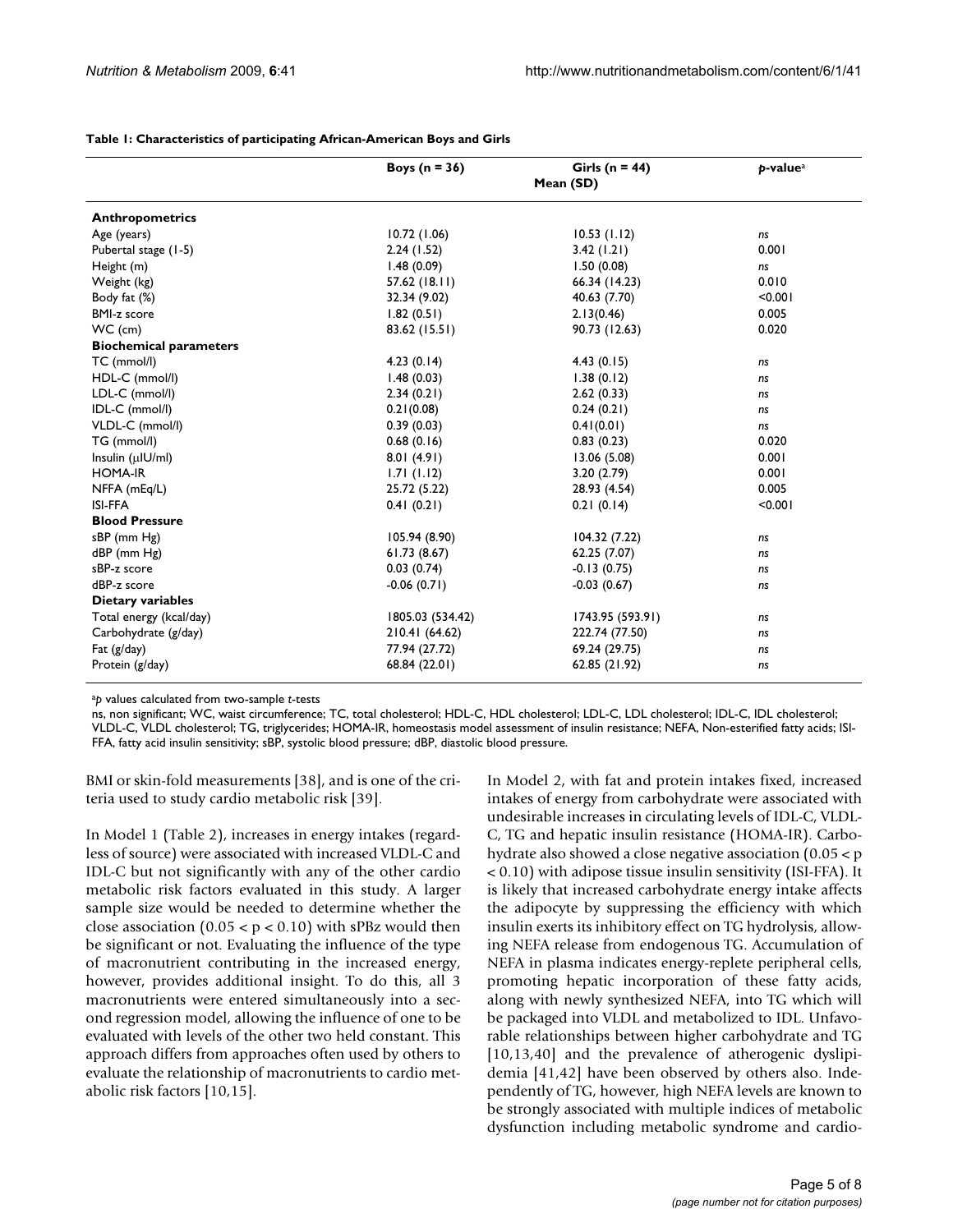| <b>Dependent variables</b> | <b>Independent Variables</b> |              |                      |                |
|----------------------------|------------------------------|--------------|----------------------|----------------|
|                            | Model la                     |              | Model 2 <sup>a</sup> |                |
|                            | <b>Total Energy</b>          | Carbohydrate | Fat                  | <b>Protein</b> |
| ТC                         | 0.162                        | 0.053        | $-0.129$             | 0.288          |
| <b>HDL-C</b>               | $-0.030$                     | $-0.035$     | $-0.035$             | 0.044          |
| LDL-C                      | 0.171                        | 0.031        | $-0.107$             | 0.300          |
| <b>IDL-C</b>               | $0.243*$                     | $0.457**$    | $-0.437*$            | 0.276          |
| <b>VLDL-C</b>              | $0.232*$                     | $0.396**$    | $-0.206$             | 0.068          |
| ТG                         | 0.171                        | $0.422**$    | $-0.163$             | $-0.085$       |
| <b>HOMA-IR</b>             | $-0.024$                     | $0.302*$     | $-0.025$             | $-0.341*$      |
| <b>NEFA</b>                | $-0.141$                     | 0.077        | $-0.127$             | $-0.116$       |
| <b>ISI-FFA</b>             | 0.052                        | $-0.206#$    | 0.138                | 0.139          |
| sBPz                       | 0.208#                       | 0.119        | 0.108                | 0.001          |
| dBPz                       | 0.136                        | 0.218        | $-0.085$             | 0.020          |

**Table 2: Standardized regression coefficients from multiple linear regression models evaluating the relationship between total energy and individual macronutrients intakes, and cardio metabolic risk factors (n = 80).**

Significance: # for  $0.05 < p < 0.10$ , \* for  $p < 0.05$ , \*\* for  $p < 0.01$ , \*\* for  $p \le 0.001$ .

aMultiple linear regression models for total energy (Model 1-- no adjustment for source of energy) and macronutrients (Model 2-- influence of one change in one macronutrient assessed when intakes of the other 2 macronutrients are held constant) after adjusting for gender, pubertal stage and WC (independent variables).

TC, total cholesterol; HDL-C, HDL cholesterol; LDL-C, LDL cholesterol; IDL-C, IDL cholesterol; VLDL-C, VLDL cholesterol; TG, triglycerides; HOMA-IR, homeostasis model assessment of insulin resistance; NEFA, Non-esterified fatty acids; ISI-FFA, fatty acid insulin sensitivity; sBP, systolic blood pressure; dBP, diastolic blood pressure.

vascular mortality [43]. In our study, although carbohydrate intakes were not associated with increased concentrations of NEFA, the close and negative association between carbohydrate intake and ISI-FFA (0.05 < p < 0.10) and the significant association with HOMA-IR ( $p <$ 0.05) suggests that carbohydrate may negatively affect insulin sensitivity in both hepatocytes and adipocytes.

With carbohydrate and fat intakes held constant, increased intakes of energy from protein were not significantly associated with levels of circulating lipids or lipoproteins, although there was a significant protective effect of protein on hepatic insulin sensitivity (HOMA-IR). Others have reported that increasing percent energy from protein (without adjusting for energy from carbohydrate or fat) is associated with significantly lower fasting glucose concentrations in AA children [15]. It is possible that the effects ascribed to protein by others are actually due to reciprocal decreases in one or both of the other macronutrients.

In Model 2 (Table 2), with carbohydrate and protein intakes held constant, increased intakes of energy from fat was associated with significantly lower IDL-C. A significant negative relationship between TG concentrations and fat intake has been reported previously in AA children [15] but the effect of fat in that study could not be distinguished from corresponding changes in carbohydrate and/or protein. In our study, after controlling both carbohydrate and protein, fat intake was not significantly associated with TG concentrations in AA children.

Although high BP is associated with obesity in AA children [44], a lack of relationships between BP and dietary energy has been reported previously [15,16]. In our study, neither total energy intake, nor intakes of energy from any of the three macronutrients was significantly associated with either systolic or diastolic blood pressures in these children.

Limitations of this study include restriction to lowincome, inner-city, African American children and exclusion of children with BMI's less than the 85th percentile when matched for age and gender. These limitations preclude comparisons among children of different races, ages and socioeconomic backgrounds, and comparisons with lower BMI children. The limitations inherent in collecting dietary data, regardless of population, are also recognized. This is a cross-sectional analysis of data, precluding a cause and effect relationship. Future longitudinal studies with measurements at several time-points would be needed to evaluate a causal relationship.

#### **Conclusion**

Based on the data in this study, we conclude that increases in energy from carbohydrate should be discouraged, whereas increases from protein or fat would be of less concern. Associations in this study, between diet components and cardio metabolic risk factors point to the need to target these children for nutrition intervention.

#### **Abbreviations**

AA: African American; BMI: Body mass index; CVD: Cardio vascular disease; dBPz: diastolic blood pressure z-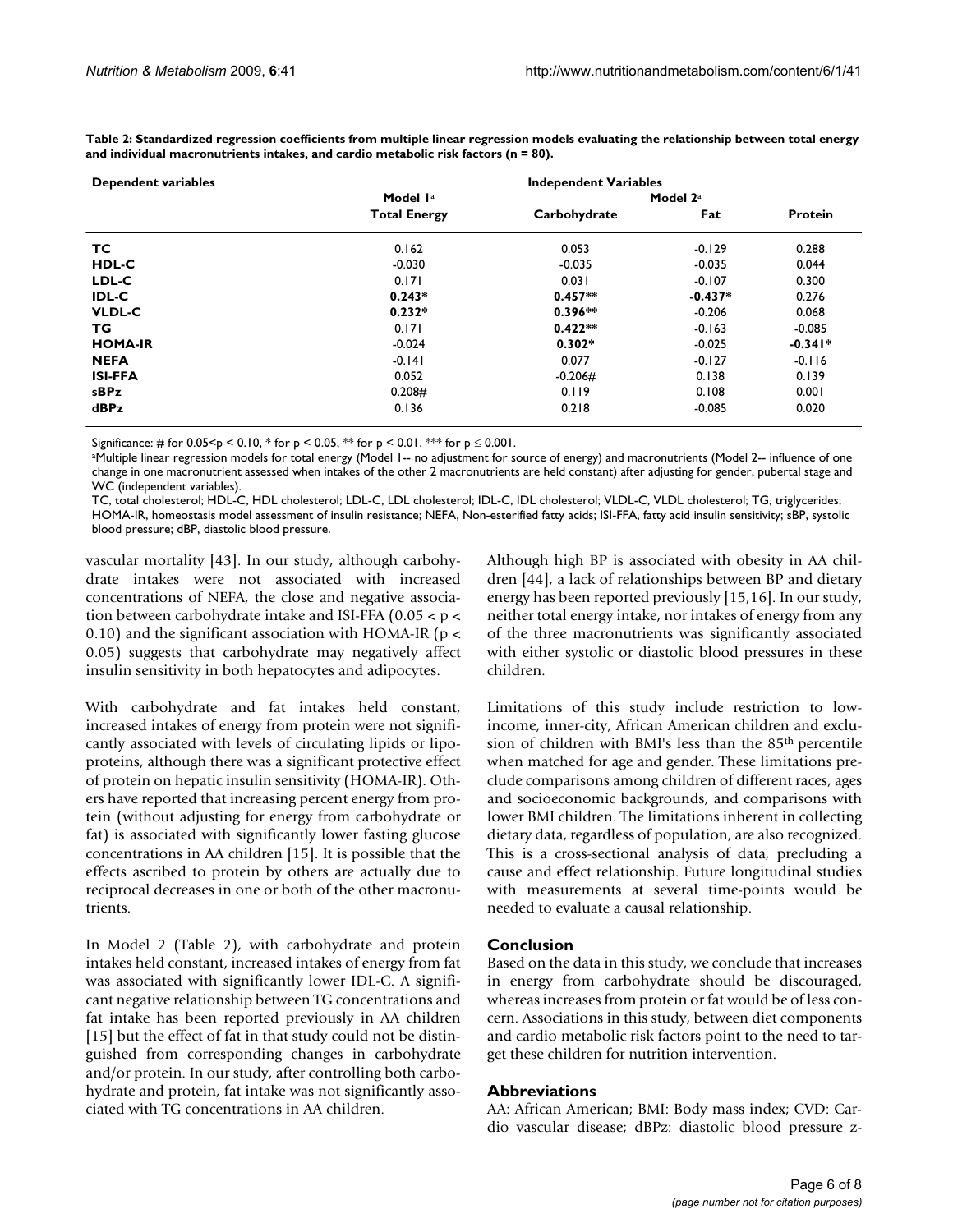

## Figure 1

**Association between source of energy and cardio metabolic risk factors**. HOMA-IR, homeostasis model assessment of insulin resistance; IDL-C, IDL cholesterol; V LDL-C, VLDL cholesterol; TG, triglycerides; ISI-FFA, fatty acid insulin sensitivity.

score; HDL-C: High density lipoprotein cholesterol; HOMA-IR: Homeostasis model assessment of insulin resistance; IDL-C: Intermediate density lipoprotein cholesterol; ISI-FFA: Fatty acid insulin sensitivity; LDL-C: Low density lipoprotein cholesterol; NEFA: Non-esterified fatty acids; sBPz: Systolic blood pressure z-score; TC: Total cholesterol; TG: Triglyceride; VLDL-C: Very low density lipoprotein cholesterol; WC: Waist circumference.

#### **Conflict of interests**

The authors declare that they have no competing interests.

#### **Authors' contributions**

Contributor's list: SS contributed in statistical analysis, prepared the manuscript and submission. LSR participated in the development of the protocol, analytical framework for the study and patient screening. MLH provided statistical expertise. RHL provided expertise as a pediatric endocrinologist and child health specialist. SEF was the principal investigator of the study. She supervised the design and execution of the study and manuscript.

#### **Acknowledgements**

The authors gratefully acknowledge the collaboration and excellent assistance provided by the YMCA of the East Bay in Oakland, CA. Essential funding was provided by USDA CSREES grants 2004-35214-14254 and 2005- 35215-15046, the Agriculture Experiment Station and the YMCA. The authors are indebted to the participating children and their families, to the large number of UC Berkeley student assistants, and to Dr. Aarthi Raman, Barbara Green, Rita Mitchell and Mark D. Fitch. Valued consultants on this project include all members of the Advisory Board of the *Taking Action Together* Project.

#### **References**

- 1. Ogden CL, Carroll MD, Curtin LR, McDowell MA, Tabak CJ, Flegal KM: **[Prevalence of overweight and obesity in the United](http://www.ncbi.nlm.nih.gov/entrez/query.fcgi?cmd=Retrieve&db=PubMed&dopt=Abstract&list_uids=16595758) [States, 1999-2004.](http://www.ncbi.nlm.nih.gov/entrez/query.fcgi?cmd=Retrieve&db=PubMed&dopt=Abstract&list_uids=16595758)** *JAMA* 2006, **295:**1549-1555.
- 2. Lauer RM, Lee J, Clarke WR: **[Factors affecting the relationship](http://www.ncbi.nlm.nih.gov/entrez/query.fcgi?cmd=Retrieve&db=PubMed&dopt=Abstract&list_uids=3405659) [between childhood and adult cholesterol levels: the Musca](http://www.ncbi.nlm.nih.gov/entrez/query.fcgi?cmd=Retrieve&db=PubMed&dopt=Abstract&list_uids=3405659)[tine Study.](http://www.ncbi.nlm.nih.gov/entrez/query.fcgi?cmd=Retrieve&db=PubMed&dopt=Abstract&list_uids=3405659)** *Pediatrics* 1988, **82:**309-318.
- 3. Lauer RM, Clarke WR: **[Childhood risk factors for high adult](http://www.ncbi.nlm.nih.gov/entrez/query.fcgi?cmd=Retrieve&db=PubMed&dopt=Abstract&list_uids=2780125) [blood pressure: the Muscatine Study.](http://www.ncbi.nlm.nih.gov/entrez/query.fcgi?cmd=Retrieve&db=PubMed&dopt=Abstract&list_uids=2780125)** *Pediatrics* 1989, **84:**633-641.
- 4. Berenson GS, Srinivasan SR, Bao W, Newman WP, Tracy RE, Wattigney WA: **[Association between multiple cardiovascular risk](http://www.ncbi.nlm.nih.gov/entrez/query.fcgi?cmd=Retrieve&db=PubMed&dopt=Abstract&list_uids=9614255) [factors and atherosclerosis in children and young adults. The](http://www.ncbi.nlm.nih.gov/entrez/query.fcgi?cmd=Retrieve&db=PubMed&dopt=Abstract&list_uids=9614255) [Bogulasa Heart Study.](http://www.ncbi.nlm.nih.gov/entrez/query.fcgi?cmd=Retrieve&db=PubMed&dopt=Abstract&list_uids=9614255)** *N Engl J Med* 1998, **338:**1650-1656.
- 5. Daniels SR, Greer FR, The Committee on Nutrition: **[Lipid screen](http://www.ncbi.nlm.nih.gov/entrez/query.fcgi?cmd=Retrieve&db=PubMed&dopt=Abstract&list_uids=18596007)[ing and cardiovascular health in childhood. Clinical report.](http://www.ncbi.nlm.nih.gov/entrez/query.fcgi?cmd=Retrieve&db=PubMed&dopt=Abstract&list_uids=18596007)** *Pediatrics* 2008, **122:**198-208.
- 6. Egede LE, Dagogo-Jack S: **[Epidemiology of type 2 diabetes: focus](http://www.ncbi.nlm.nih.gov/entrez/query.fcgi?cmd=Retrieve&db=PubMed&dopt=Abstract&list_uids=16129107) [on ethnic minorities.](http://www.ncbi.nlm.nih.gov/entrez/query.fcgi?cmd=Retrieve&db=PubMed&dopt=Abstract&list_uids=16129107)** *Med Clin North Am* 2005, **89:**949-975.
- 7. Dabelea D, Pettitt DJ, Jones KL, Arslanian SA: **[Type 2 diabetes mel](http://www.ncbi.nlm.nih.gov/entrez/query.fcgi?cmd=Retrieve&db=PubMed&dopt=Abstract&list_uids=10609116)[litus in minority children and adolescents. An emerging](http://www.ncbi.nlm.nih.gov/entrez/query.fcgi?cmd=Retrieve&db=PubMed&dopt=Abstract&list_uids=10609116) [problem.](http://www.ncbi.nlm.nih.gov/entrez/query.fcgi?cmd=Retrieve&db=PubMed&dopt=Abstract&list_uids=10609116)** *Endocrinol Metab Clin North Am* 1999, **28:**709-729.
- 8. Berenson GS, Wattigney WA, Bao W, Srinivasan SR, Radhakrishnamurthy B: **[Rationale to study the early natural history of heart](http://www.ncbi.nlm.nih.gov/entrez/query.fcgi?cmd=Retrieve&db=PubMed&dopt=Abstract&list_uids=7503119) [disease: the Bogalusa Heart Study.](http://www.ncbi.nlm.nih.gov/entrez/query.fcgi?cmd=Retrieve&db=PubMed&dopt=Abstract&list_uids=7503119)** *Am J Med Sci* 1995, **310:**S22-8.
- 9. Berenson GS, Srinivasan SR, Nicklas TA: **[Atherosclerosis: a nutri](http://www.ncbi.nlm.nih.gov/entrez/query.fcgi?cmd=Retrieve&db=PubMed&dopt=Abstract&list_uids=9860370)[tional disease of childhood.](http://www.ncbi.nlm.nih.gov/entrez/query.fcgi?cmd=Retrieve&db=PubMed&dopt=Abstract&list_uids=9860370)** *Am J Cardiol* 1998, **82:**22T-29T.
- 10. Mensink RP, Zock PL, Kester AD, Katan MB: **[Effects of dietary](http://www.ncbi.nlm.nih.gov/entrez/query.fcgi?cmd=Retrieve&db=PubMed&dopt=Abstract&list_uids=12716665) [fatty acids and carbohydrates on the ratio of serum total to](http://www.ncbi.nlm.nih.gov/entrez/query.fcgi?cmd=Retrieve&db=PubMed&dopt=Abstract&list_uids=12716665) HDL cholesterol and on serum lipids and apolipoproteins: a [meta-analysis of 60 controlled trials.](http://www.ncbi.nlm.nih.gov/entrez/query.fcgi?cmd=Retrieve&db=PubMed&dopt=Abstract&list_uids=12716665)** *Am J Clin Nutr* 2003, **77:**1146-1155.
- 11. Rolland-Cachera MF, Deheeger M, Akrout M, Bellisle F: **[Influence of](http://www.ncbi.nlm.nih.gov/entrez/query.fcgi?cmd=Retrieve&db=PubMed&dopt=Abstract&list_uids=7489029) [macronutrients on adiposity development: a follow up study](http://www.ncbi.nlm.nih.gov/entrez/query.fcgi?cmd=Retrieve&db=PubMed&dopt=Abstract&list_uids=7489029) [of nutrition and growth from 10 months to 8 years of age.](http://www.ncbi.nlm.nih.gov/entrez/query.fcgi?cmd=Retrieve&db=PubMed&dopt=Abstract&list_uids=7489029)** *Int J Obes Relat Metab Disord* 1995, **19:**573-578.
- 12. Skinner JD, Bounds W, Carruth BR, Morris M, Ziegler P: **[Predictors](http://www.ncbi.nlm.nih.gov/entrez/query.fcgi?cmd=Retrieve&db=PubMed&dopt=Abstract&list_uids=14993908) [of children's body mass index: a longitudinal study of diet and](http://www.ncbi.nlm.nih.gov/entrez/query.fcgi?cmd=Retrieve&db=PubMed&dopt=Abstract&list_uids=14993908) [growth in children aged 2-8 y.](http://www.ncbi.nlm.nih.gov/entrez/query.fcgi?cmd=Retrieve&db=PubMed&dopt=Abstract&list_uids=14993908)** *Int J Obes Relat Metab Disord* 2004, **28:**476-482.
- 13. Hudgins LC, Baday A, Hellerstein MK, Parker TS, Levine DM, Seidman CE, Neese RA, Tremaroli JD, Hirsch J: **The effect of dietary carbohydrate on genes for fatty acid synthase and inflammatory cytokines in adipose tissues from lean and obese subjects.** *J of Nutri Biochem* 2008, **19:**237-245.
- 14. Ku CY, Gower BA, Nagy TR, Goran MI: **[Relationships between](http://www.ncbi.nlm.nih.gov/entrez/query.fcgi?cmd=Retrieve&db=PubMed&dopt=Abstract&list_uids=9845229) [dietary fat, body fat, and serum lipid profile in prepubertal](http://www.ncbi.nlm.nih.gov/entrez/query.fcgi?cmd=Retrieve&db=PubMed&dopt=Abstract&list_uids=9845229) [children.](http://www.ncbi.nlm.nih.gov/entrez/query.fcgi?cmd=Retrieve&db=PubMed&dopt=Abstract&list_uids=9845229)** *Obes Res* 1998, **6:**400-407.
- 15. Casazza K, Dulin-Keita A, Gower BA, Fernandez JR: **[Differential](http://www.ncbi.nlm.nih.gov/entrez/query.fcgi?cmd=Retrieve&db=PubMed&dopt=Abstract&list_uids=19167950) [influence of diet and physical activity on components of met](http://www.ncbi.nlm.nih.gov/entrez/query.fcgi?cmd=Retrieve&db=PubMed&dopt=Abstract&list_uids=19167950)[abolic syndrome in a multiethnic sample of children.](http://www.ncbi.nlm.nih.gov/entrez/query.fcgi?cmd=Retrieve&db=PubMed&dopt=Abstract&list_uids=19167950)** *J Am Diet Assoc* 2009, **109:**236-244.
- 16. Kronsberg SS, Obarzanek E, Affenito SG, Crawford PB, Sabry ZI, Schmidt M, Striegel-Moore R, Kimm SYS, Barton BA: **Macronutrient intake of black and white adolescent girls over 10 years: The NHLBI growth and health study.** *J of the Am Diet Assoc* 2003, **103:**852-860.
- 17. Himes JH, Dietz WH: **[Guidelines for overweight in adolescent](http://www.ncbi.nlm.nih.gov/entrez/query.fcgi?cmd=Retrieve&db=PubMed&dopt=Abstract&list_uids=8310979) [preventive services: Recommendations from an expert com](http://www.ncbi.nlm.nih.gov/entrez/query.fcgi?cmd=Retrieve&db=PubMed&dopt=Abstract&list_uids=8310979)[mittee.](http://www.ncbi.nlm.nih.gov/entrez/query.fcgi?cmd=Retrieve&db=PubMed&dopt=Abstract&list_uids=8310979)** *Am J Clin Nutr* 1994, **59:**307-316.
- 18. Barlow SE, Dietz WH: **[Obesity evaluation and treatment:](http://www.ncbi.nlm.nih.gov/entrez/query.fcgi?cmd=Retrieve&db=PubMed&dopt=Abstract&list_uids=9724677) [Expert committee recommendations.](http://www.ncbi.nlm.nih.gov/entrez/query.fcgi?cmd=Retrieve&db=PubMed&dopt=Abstract&list_uids=9724677) 102(3):**e29.
- 19. Bellizzi M, Dietz W: **Workshop on childhood obesity: summary of the discussion.** *Am J Clin Nutr* 1999, **70:**173S-175S.
- 20. Raman A, Fitch MD, Hudes ML, Lustig RH, Murray CB, Ikeda JP, Fleming SE: **[Baseline correlates of insulin resistance in inner city](http://www.ncbi.nlm.nih.gov/entrez/query.fcgi?cmd=Retrieve&db=PubMed&dopt=Abstract&list_uids=19186328) [high-BMI African -American children.](http://www.ncbi.nlm.nih.gov/entrez/query.fcgi?cmd=Retrieve&db=PubMed&dopt=Abstract&list_uids=19186328)** *Obesity* 2008, **16(9):**2039-2045.
- 21. Horlick M, Arpadi SM, Bethel J, Wang J, Moye J Jr, Cuff P, Pierson RN Jr, Kotler D: **[Bioelectrical impedance analysis models for pre](http://www.ncbi.nlm.nih.gov/entrez/query.fcgi?cmd=Retrieve&db=PubMed&dopt=Abstract&list_uids=12399270)[diction of total body water and fat-free mass in healthy and](http://www.ncbi.nlm.nih.gov/entrez/query.fcgi?cmd=Retrieve&db=PubMed&dopt=Abstract&list_uids=12399270) [HIV-infected children and adolescents.](http://www.ncbi.nlm.nih.gov/entrez/query.fcgi?cmd=Retrieve&db=PubMed&dopt=Abstract&list_uids=12399270)** *Am J Clin Nutr* 2002, **76:**991-999.